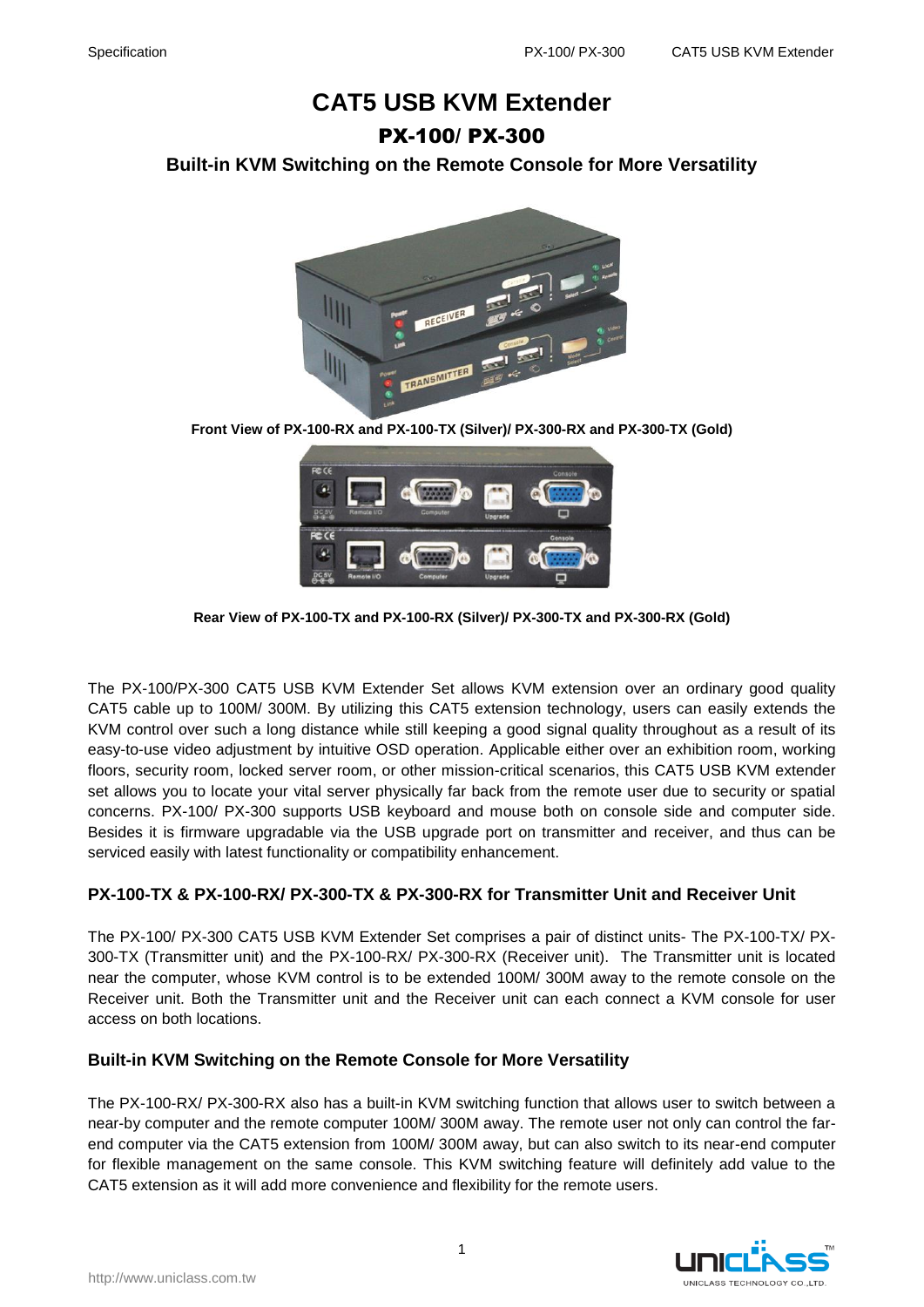#### **Button/Local Console Hotkeys for Remote Console Access Control**

The PX-100-TX/ PX-300-TX (Transmitter Unit) provides both a front-panel button as well keyboard hotkeys that can be issued on the local console to configure the remote console access control for normal mode or view-only mode. These controls are only available on Transmitter unit (the PX-100-TX/ PX-300-TX) and not on the Receiver Unit, which might be located within non-secured area and access should be restricted. With the button and these hotkeys, users can either block or grant access, or toggle on/off the view-only mode on the console of the Receiver Unit. For someone who does need to use different hotkey preceding sequence, it also provides 5 alternatives for choice. Thus, the Local Console (i.e. the TX unit) will have permanent access of the computer without limitation; the Remote Console (i.e. the RX unit) can be enabled with full access or view-only access, or access disabled entirely from the local console

#### **Fine-Tuning Video Skew Parameters by OSD Menu Operation (PX-300 only)**

Since in such a long distance as 300M, the video signals carried on different twisted pairs of the CAT5 cable might vary in their arrival time at the other end of the cable, hence will need considerable skew compensation. For PX-300, the Video skew compensation settings can be done by adjusting very easily on the OSD Menu.

#### **EDID Transparent/Emulation Support**

The PX-100/ PX-300 also supports EDID data emulation modes for selection. Simply by using OSD Menu operation or hotkeys, users can designate the EDID emulation to adopt the EDID data copied from either the local monitor (connected with the Transmitter) or that from the remote monitor (connected with the Receiver)

### **Features**

- 100M/300M CAT5 extension distance
- Built-in KVM Switching feature on the Receiver Unit (PX-100-RX/ PX-300-RX)
- Local / Remote computer selection on Receiver console by a switch button and keyboard hotkeys
- Remote Console Access Mode Selection for ON/OFF/View Only by switch buttons and keyboard hotkeys
- USB connectivity support on console and computer side
- OSD Menu-driven control for easy system configuration
- Keyboard hotkey control for configuration and operation
- Full keyboard and mouse emulation to support Microsoft and Logitech standard 5 key mouse and compatibles.
- DDC/EDID support mode selection for Local / Remote Monitor by OSD and keyboard hotkeys
- Easy plug-and-play to extend your second console up to 100M/ 300M away
- Analog video resolution support up to 1920 x 1200
- Firmware upgradeable via USB interface